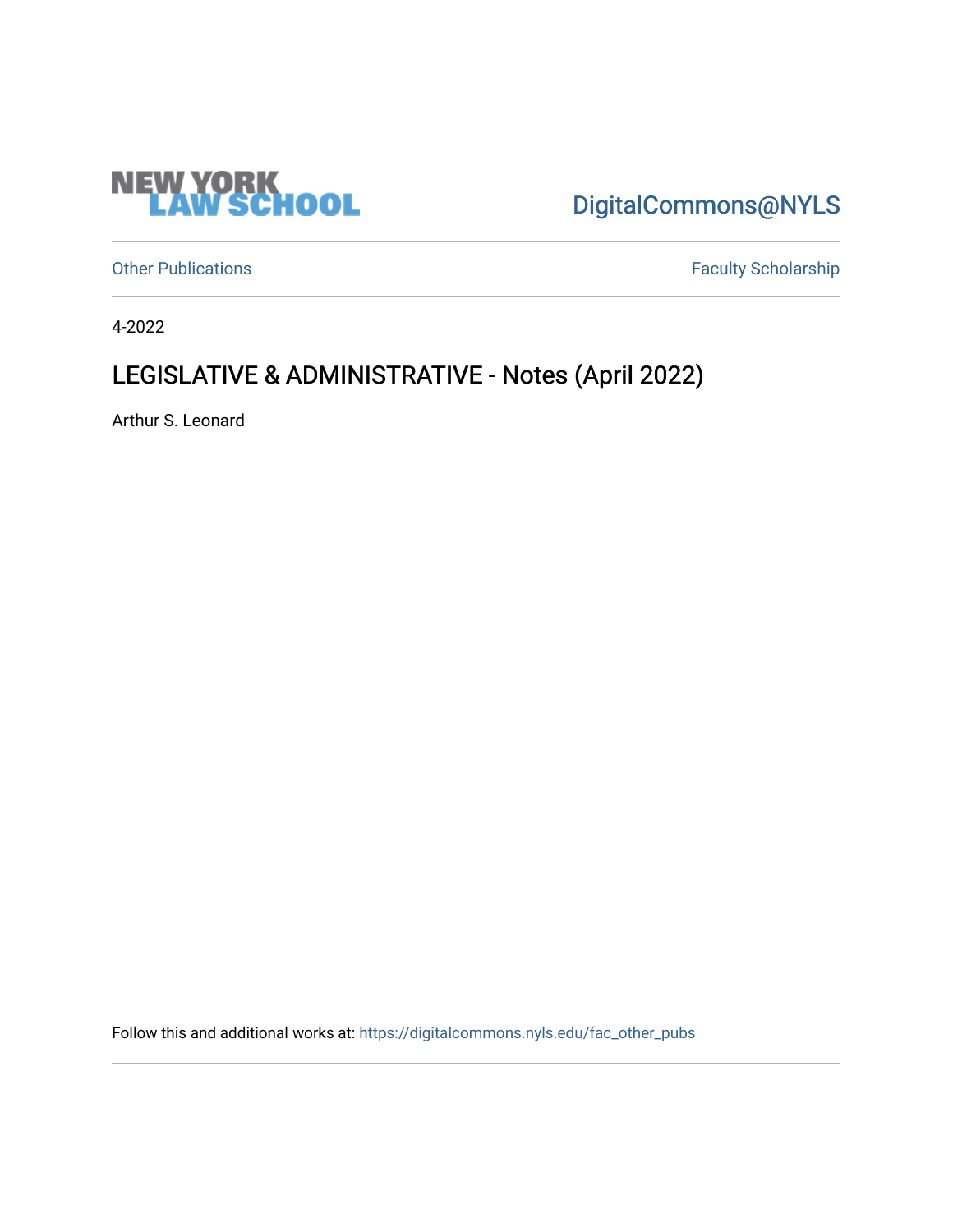# **LEGISLATIVE & ADMINISTRATIVE** *notes*

Mitchell's aversion to gay men." She also castigates the Magistrate Judge, albeit in a footnote: "That Plaintiff is an openly gay man . . . is not included in the R&R. This omission is critical because the inferences drawn from Plaintiff's sexual orientation, when coupled with Mitchell's alleged homophobia, provide the factual enhancement that nudges Plaintiff's failure to protect claim 'across the line from conceivable to plausible.'" *Bell Atl. Corp. v. Twombly,* 550 U.S. 544, 570 (2007). *Compare* the Tenth Circuit's abysmal treatment of similar facts involving a federal prisoner (Rios) in an article appearing this month in *Law Notes.* Jubeck was represented by Barth & Associates (Pittsburgh).

**WISCONSIN** – Transgender inmate Denzel Samonta Rivers sued eleven defendants who failed to protect her from sexual assault in the shower when she had a "shower alone" order in *Rivers v. Burns,* 2022 WL 767888 (E.D. Wisc., Mar. 14, 2022). Senior U.S. District Judge J. D. Stadtmueller (Reagan) allows her to proceed against two officers on Eighth Amendment protection from harm claims. [Note: Rivers is a male to female transgender person, who has not stated a gender pronoun preference. Judge Stadtmueller "defaults" to "them/theirs." This writer defaults to "her/hers."] At first, Rivers was in segregation, then she was moved to general population with a shower alone restriction posted "in the sergeant cage." Rivers told defendant Larson that she was being harassed. He promised to "move" her, but he never did. On the day of the assault, defendant Lambert opened Rivers' cell door for congregate showers despite the restriction, whereupon she was assaulted in the shower by a gang member, C.H. Rivers required medical and dental treatment. Judge Stadtmueller dismisses nine of the defendants, who were not involved in the failure to protect or who took steps to protect, such as granting and posting the

"shower alone" order. For now, Larson stays in the case for not responding as promised to the complaints of harassment, and Lambert remains for opening the cell door for congregate showering. Judge Stadtmueller grants Rivers' motions to redact the name of her assailant to initials (unclear if they are the actual initials or a placeholder) and to instruct defense counsel to use the initials in all publicly filed papers. Most of the substance of the opinion concerns Rivers' request for the court to "appoint" counsel. It is the most thorough treatment of this issue this writer has seen, but it focuses mostly on Seventh Circuit law. In the end, Judge Stadtmueller denies counsel, in part because the case is relatively simple and in part (this writer surmises) because Rivers was sophisticated enough to seek a protective order about her assailant. Rivers has also been moved to a new prison, so her injunctive claims are moot. A twenty-page *pro se* pamphlet from the Clerk of Court for the E.D. Wisconsin is attached to the opinion. It covers common questions, rules (including local rules), common terms (glossary), how cases proceed, filing, service, motions to dismiss, discovery, compelling discovery, summary judgment, legal assistance available to indigents throughout Wisconsin (with contact information), internet filing, and mediation. This publication is now accessible nationally through any PACER access point. Judge Stadtmueller orders the remaining defendant to answer within 60 days but to file any motions about exhaustion under the Prison Litigation Reform Act within 45 days. This writer has not previously seen such a short leash on PLRA exhaustion.

**WISCONSIN** – *Pro se* transgender inmate Melissa Balsewicz won a protection from harm case in the Seventh Circuit, reversing U.S. District Judge J.D. Stadtmueller (Reagan) in *Balsewicz v. Pawlyk*, 963 F.3d 650, 653

(7th Cir. 2020). That case settled. Now, Balsewicz alleges that prison officials are retaliating against her for that case by verbal harassment and voyeurism (watching her shower) – and retaliating again for her complaints about the retaliation, in a continuing spiral. In *Balsewicz v. Moungey,* 2022 WL 671373 (E.D. Wisc., Mar. 7, 2022), Judge Stadtmueller screens her new complaint. Although staff voyeurism is prohibited by the Prison Rape Elimination Act (28 C.F.R. § 115.6), which defines "sexual abuse" to include "voyeurism," Judge Stadtmueller applies the usual "no stand-alone cause of action" to PREA claims, since voyeurism and verbal abuse, without more, have not been held to violate the Eighth Amendment. He allows the retaliation claims to proceed against most of the defendants, which would include biased processing of her PREA complaints if that were done in retaliation. Since Seventh Circuit standards for First Amendment retaliation require only that retaliatory animus be "a factor" in challenged conduct (and perhaps having been burned once with this plaintiff on appeal), Judge Stadtmueller permits discovery to show how much involvement the remaining defendants had in the allegedly retaliatory conduct. He gives them tight imitations on an answer and on filing an exhaustion defense under the Prison Litigation Reform Act. He also attaches a lengthy *pro se* packet to the decision. *See*  more detailed discussion of his similar actions in *Rivers* under "Wisconsin" in this issue of *Law Notes.*

### **LEGISLATIVE & ADMINISTRATIVE NOTES**

*By Arthur S. Leonard*

**FEDERAL** – On March 15, President Joe Biden signed into law the much-delayed reauthorization of the Violence against Women Act, which was allowed to lapse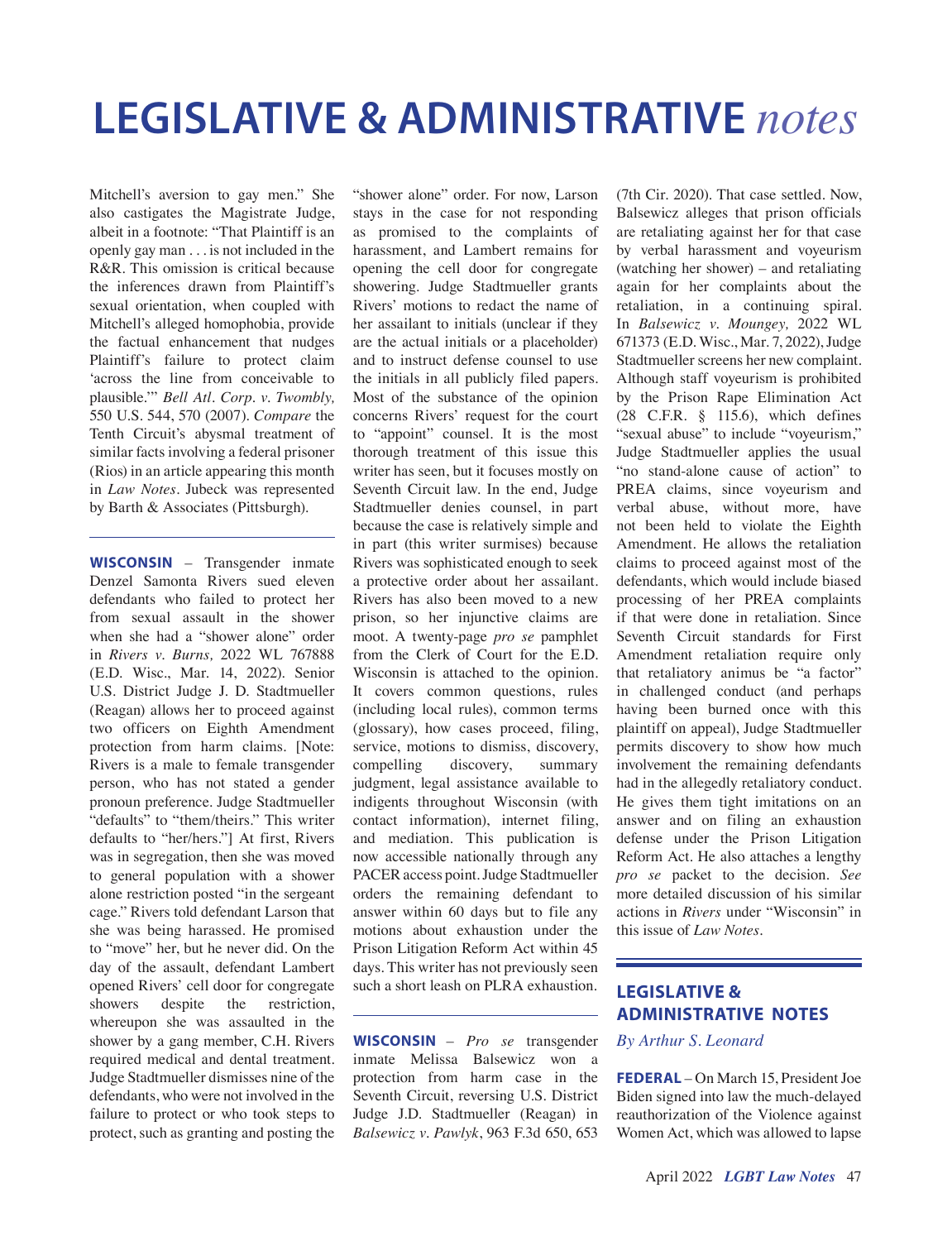# **LEGISLATIVE & ADMINISTRATIVE** *notes*

during the prior administration when Republican majorities refused to pass it through Congress. Among changes from the prior law were the addition of a grant program dedicated to initiatives to deal with LGBTQ domestic violence and sexual assault survivors, according to a statement from the National LGBTQ Task Force. At a ceremony celebrating the enactment, President Biden stated, "No one, regardless of gender or sexual orientation, should experience abuse. Period. And if they do, they should have the service and support to get through it, and we're not going to rest."

**FEDERAL** – The *New York Times* reported on March 30 that the U.S. Department of Education is on the verge of publishing a proposed regulation under Title IX of the Education Amendments Act which will implement President Biden's Day-One Executive Order directing federal agencies to apply the Supreme Court's ruling in *Bostock v. Clayton County* to all federal laws banning discrimination because of sex. According to the Times report, a draft of the proposed regulation, which would reverse the position taken by the Trump Administration, would expressly state that Title IX applies to discrimination "on the basis of sex stereotypes, sex-related characteristics (including intersex traits), pregnancy or related conditions, sexual orientation, and gender identity." In addition, the proposed regulation will reformulate rules governing how educational institutions are supposed to deal with sexual harassment and sexual assault complaints. The Trump Administration had overturned Obama Administration regulations, making it more difficult to impose discipline on those accused of sex-related misconduct; the new regulations are expected to rebalance the rules, although final wording won't be known until the proposed regulation is published for public comments, probably during April.

The new regulations, once adopted, would have the force of law, and could arguably preempt the dozen state laws restricting or barring transgender girls from participating in scholastic sports consistent with their gender identity.

**FEDERAL** – On March 31, the U.S. Department of State announced that effective April 11 applicants for passports will have the option of seeking an X designation instead of M or F if the applicant identifies as nonbinary. Last spring the government settled the Zzyym case, brought by Lambda Legal, by issuing Dana Zzyym an X passport after years of litigation, and committing to change the necessary forms and computer software to accommodate non-binary identification. Announcements by the Biden Administration went further, however, indicating that changes are in process through-out the government to incorporate non-binary options in all situations where a gender designation has been required. Indeed, one change will be to the format of Social Security cards, which at present do not have a gender specification but will in future, including X for non-binary. In honor of Transgender Day of Visibility, President Biden met with transgender Americans in the White House. Also on March 31, Assistant Attorney General Kristen Clarke sent a letter (released to the public through the Justice Department's website) to all state attorney generals, reminding them of the federal constitutional, statutory and regulatory protections for transgender people, pointing out that the increasing number of states attempting to interfere with the provision of gender-affirming care to minors are violating several provisions of federal law. As lawsuits are filed challenging such laws and policies, the Justice Department will be filing amicus briefs on behalf of plaintiffs. The Justice Department reiterated prior statements that under the Equal Protection Clause

of the  $14<sup>th</sup>$  Amendment, any state policy that discriminates based on gender identity is subject to heightened scrutiny, which requires the state to provide an "exceedingly persuasive" reasons for discriminating on this basis. The letter noted court decision at the federal appellate level applying heightened scrutiny in gender identity discrimination cases. The letter also invoked Section 1557 of the Affordable Care Act, Title IX of the Education Amendments of 1972, the Omnibus Crime Control and Safe Street Act of 1968, and Section 504 of the Rehabilitation Act of 1973.

**ARIZONA** – On March 30, Republican Governor Doug Ducey signed into law two anti-transgender bills: According to *Advocate.com*, "Arizona Senate Bill 1138, bans gender-affirming surgery for trans minors" and "Arizona Senate Bill 1165, bars trans girls and women from participating in female sports in grades K-12 or colleges and universities, in either public schools or private ones whose students or teams compete against public schools."

**FLORIDA** – Governor Ron DeSantis signed the Parental Rights in Education Act into law on March 28. Popularly dubbed as the "Don't Say Gay Law," it prohibits discussion of sexual orientation or gender identity in Florida public schools in grades K through 3, and limits discussion on such topics based on "age appropriateness" (which is left vague in the statute) from grades 4 and up. It doesn't apply to higher education institutions. It reflects a judgment by a majority of the Florida state legislators and the governor that it is never age-appropriate to discuss these subjects in public schools for students in the prohibited age groups. Parents are empowered to sue teachers and schools for alleged violations. Since the notion of "age appropriate" seems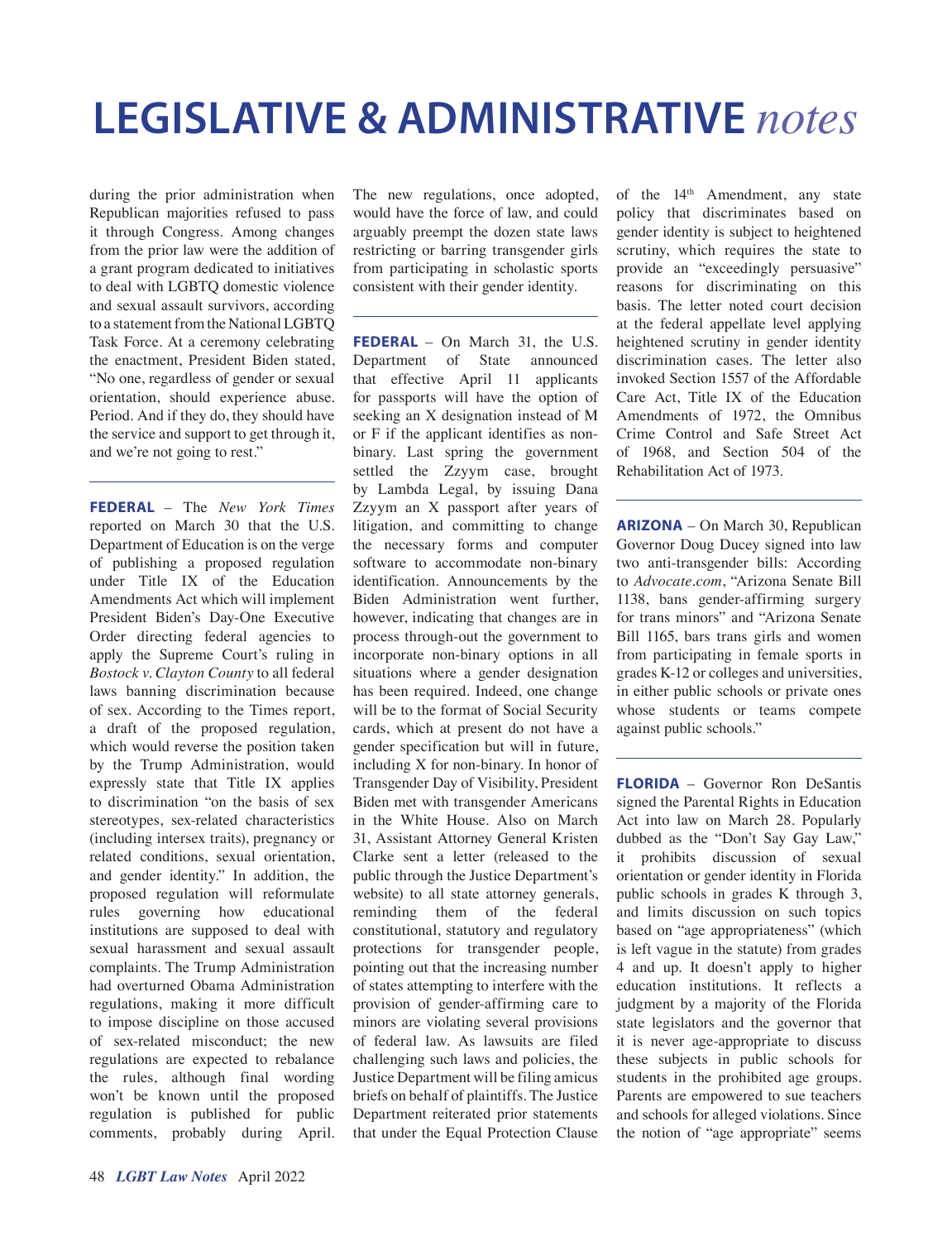## **LEGISLATIVE & ADMINISTRATIVE** *notes*

very subjective, a lawsuit aimed at invalidating that part of the law on due process grounds might be successful. On March 31, Equality Florida and others filed an 80-page complaint in the U.S. District Court for the Northern District of Florida, challenging the new law's constitutionality under the 1st and 14th Amendments and Title IX of the Education Amendments of 1972. Plaintiffs are represented by Roberta Kaplan's firm, Kaplan Hecker & Fink LLP (NYC), the National Center for Lesbian Rights, and Florida local counsel, Elizabeth Schwartz of Miami. The case was assigned to U.S. District Judge Allen Winsor, a Federalist Society members who served as Solicitor General of Florida under Governor Rick Scott, who appointed him to the Florida Court of Appeals, where he was serving when President Donald Trump appointed him to the district court. (Cases in U.S. District Court are assigned by a random process.)

**INDIANA** – On March 21, Indiana Republican Governor Eric Holcomb vetoed a measure that would have prohibited transgender girls from competing in scholastic women's sports. His letter to legislators explaining the veto stated that "the presumption of the policy laid out in H.E.A. 1041 is that there is an existing problem in K-12 sports in Indiana that require further government intervention" relating to fairness in competition, but, he wrote, "After thorough review, I find no evidence to support either claim even if I support the overall goal." It was widely predicted that the legislature would override the veto. Such bills have been enacted in Alabama, Arkansas, Florida, Idaho, Iowa, Mississippi, Montana, South Dakota, Tennessee, Texas, and West Virginia, even though there were few if any transgender girls attempting to participate in competitive women's sports in those states at the time of passage.

**IOWA** – Early in March, Iowa Governor Kim Reynolds signed into law HF 2416, which bans transgender girls and women in the state from competing in sport consistent with their gender identity, as reported by Iowa Public Radio on March 3. The new law applies to all public and private K-12 schools, as well as community colleges and institutions of higher education affiliated with the NCAA and NAIA. It purports to protect Cisgender girls and women from unfair competition, but makes no distinction between transgender women who transitioned prior to the onset of puberty and those whose transition was more recent, and, as described by the governor, is intended to protect women from competition with men. Transgender girls and women who want to compete in athletics must compete against men, regardless of any such distinctions. Fair? Opponents of the measure expect it to be challenged in the courts under Title IX, which has been construed by the Obama and Biden administrations and many federal courts consistent with the Supreme Court's Title VII ruling in *Bostock* as prohibiting discrimination based on gender identity in educational institutions that receive federal funding (which is virtually all the public educational institutions).

**OKLAHOMA** – On March 30, Governor Kevin Stitt signed into law Senate Bill 2, the "Save Women's Sports Act," which forbids students from participating in sports competition in any gender other than the one identified at their birth. The same measure passed the lower house last year but stalled in the Senate. It was recently revived and past by the overwhelming Republican majority. The bill takes no account of differences in athletic ability depending on when and how a transition process occurs, effectively treating all transgender girls and women as presenting a threat of unfair competition to cisgender women regardless of individual differences.

**SOUTH DAKOTA** – H.B. 1012, "An Act to protect students from critical race theory," was signed into law on March 30 by South Dakota Governor Kristi Noemi. Despite its title, the actual legislative language is rather anodyne, presents a superficial understanding of "critic race theory," a subject which has never been part of the curriculum of schools in South Dakota. The purported purpose of the measure is to prevent educational institutions in the state from teaching students that members of particular groups are inherently superior or inferior to others due to their group membership, or should feel guilt or shame for the discriminatory sins of past generations.

**TENNESSEE** – Last year, Tennessee legislated against transgender girls participating in scholastic sports competition. A measure is now progressing through the state legislature that would give "teeth" to the law, according to the measure's sponsors, by threatening to cut off state funding for any school district that allows transgender girls to compete with cisgender girls in sports. Another proposed measure would extend the ban to the college level.

**UTAH** – On March 25, Utah legislators voted to override Republican Governor Spencer Cox's veto of a law slated to go into effect July 1 that bans transgender girls from participating in girls' scholastic sports competition. Legislators had been meeting with LGBT groups on a potential compromise under which a commission of experts would be appointed to evaluate on an individual basis whether a particular transgender girl could fairly compete with cisgender girls, but a deadlock in negotiations resulted in the introduction of a bill imposing a categorical ban in the closing hours of the legislative session. The governor objected to